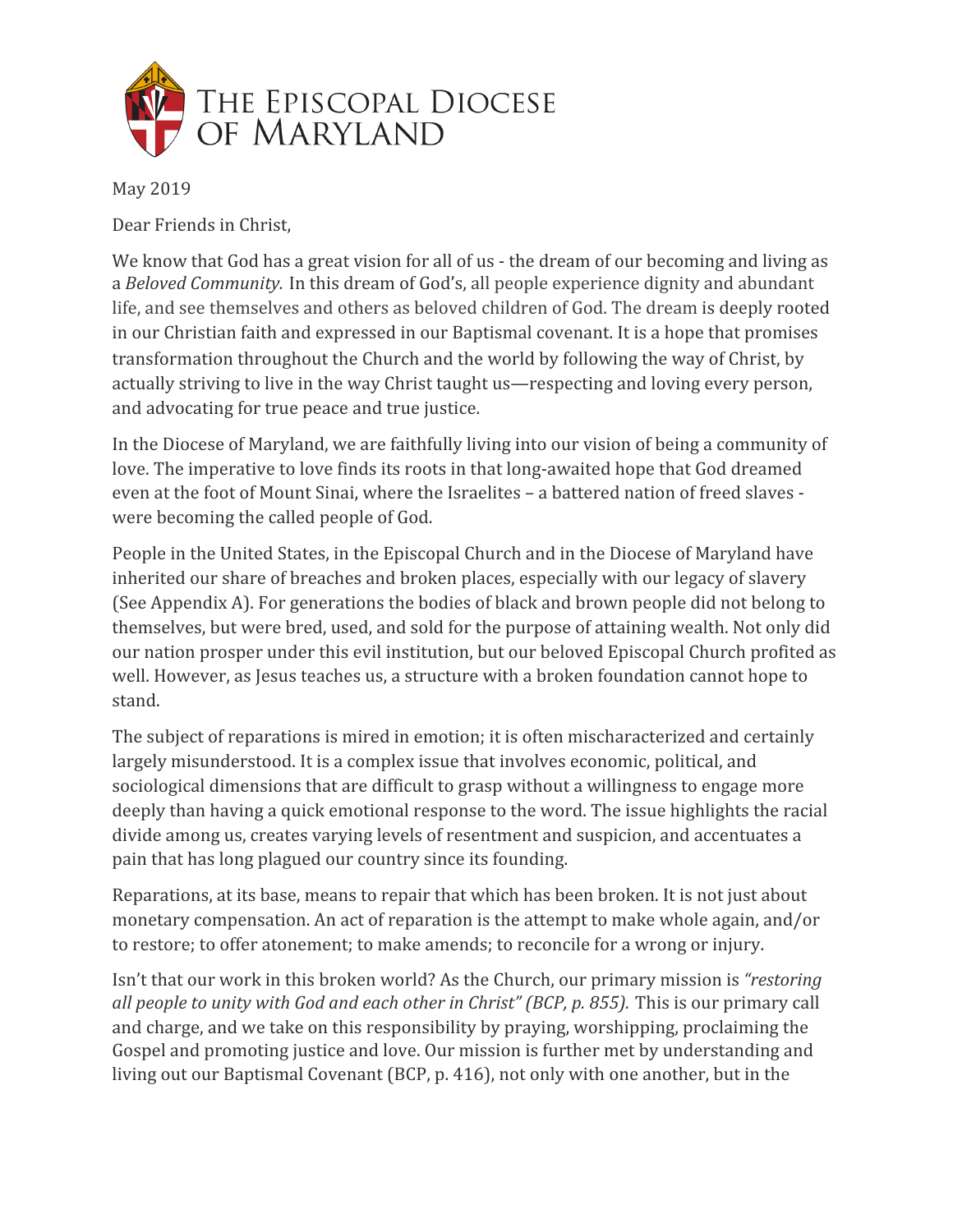world as witnesses to God's love for all of God's people. We reaffirm these covenant vows whenever we baptize, confirm, or receive into this communion.

Our own commitment to this vision will require honest reflection and a holy devotion to reconciliation. Forgiveness alone is but one step in the long journey to reconcile our past with the present. We need to *repair* the broken places and wounds that we have all inherited from centuries of the degrading treatment of our fellow human beings.

The Episcopal Church, at its 78th General Convention in 2015, made a commitment to building the *Beloved Community,* in part through a devotion to racial healing. The four steps of the 'Beloved Community' process are *Telling the Truth; Proclaiming the Dream; Practicing the Way of Love;* and *Repairing the Breach*. Isaiah prophesied that we will be "repairers of the breach" (Isaiah 58:12) as we loosen the bonds of injustice, to let the oppressed go free and share our bread with the hungry. This letter and accompanying materials lay out the beginning steps of what our commitment to "repair" – *reparations* can look like in the Diocese of Maryland.

While we take our own share in God's blessing through the saving work of Jesus Christ, we remain responsible to the call to care for those who are vulnerable, and we must continually be engaged in the work of reconciliation and repair. This is what being a community of love means. There is a heavy burden that comes with being called the people of God, and we must be willing to bear that burden to do those things that God says are important—to care for the poor, to welcome the stranger, and to love our neighbors as we love ourselves. Otherwise we risk becoming hypocrites or false prophets.

While the *history* of slavery is widely understood in the U.S., the *continuing impact* of its legacy is less understood – even in the Church. Some Episcopal bishops, clergy and laity stood up for the fair and equal treatment of African American slaves and free people. Bishops from James Kemp in the early 19<sup>th</sup> century to William Whittingham in the latter half of the  $19<sup>th</sup>$  century to Robert Ihloff in the  $21<sup>st</sup>$  century; and many white lay people and clergy, such as Mary Miller and the Rev. Bill Fallowfield (see Appendix B), worked for the well-being of African Americans as equal to all children of God. More often, however, Episcopal bishops, clergy and laity *supported* segregation of diocesan schools, churches, and institutions through the 1960's. Episcopal clergy and diocesan leadership were active participants in the continued segregation of housing and schools in Baltimore City and across the State of Maryland. The symptoms and wounds of that old sin continue to poison our society and threaten the health of the Body of Christ of which we are all a part.

After the hard-fought abolition of slavery, there was a fateful denial in our nation of reparations for freed African American people for their centuries of undeserved bondage, even though in many instances white plantation owners received reparations in the form of compensation for the losses they incurred from the Civil War and the end of slavery. Racism and greed fueled that basic injustice, and those attitudes have poisoned race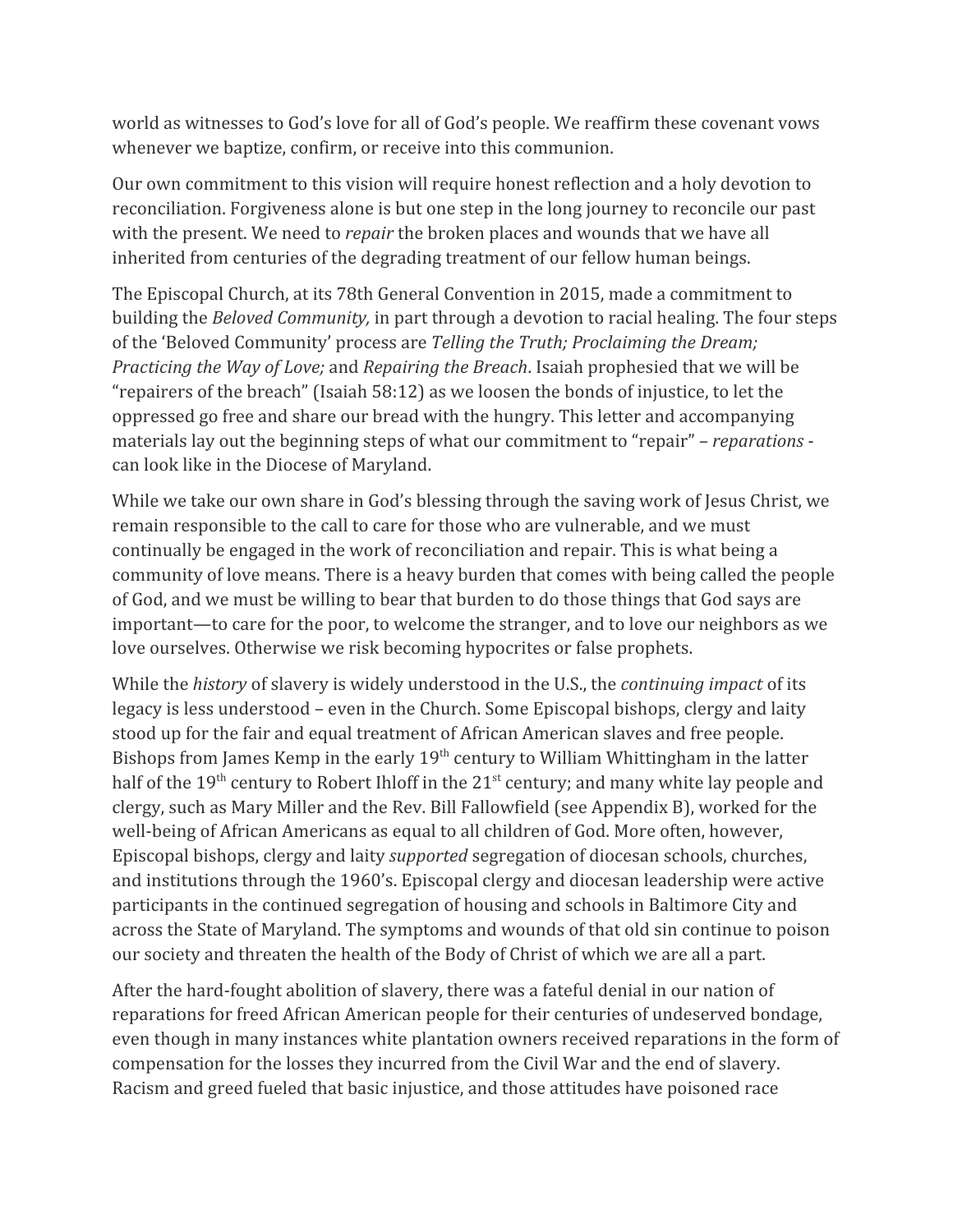relations ever since. From the implementation of Jim Crow laws, lynching, segregation, redlining, job discrimination and unequal funding for majority African American school districts, to our own segregated church demographics, we see that we have not fully reckoned with our past. We are not yet fully a community of love.

The concepts of power and powerlessness have strong emotional impact for each of us. Most of us experience one or both during our lifetimes. The ability to have control of our lives can give us a general sense of security and well-being, while the inability to control our lives leads to a sense of powerlessness, to insecurity, depression and anger. There are consequences to constantly feeling powerless. When we have limited agency, it is incredibly hard to build a life of success, security, and love. Repeated exposure to trauma can lead to post traumatic stress disorder, which only enhances the feeling of powerlessness, as well as further social isolation. As we know from our own family lives, psychological damage from all forms of abuse, verbal and physical, trauma and addiction, penetrates generations. Living under these circumstances is not a recipe for success. This simply isn't part of God's dream for us. We Christians are called to weep with our God in sorrow over the love denied our human family members. We are called to weep, pray, love and then act—to repair and reconcile.

It is time for all of us to understand how power gained by force and wielded unevenly impacts African Americans in this country. We can all celebrate the tremendous strides that have been made in racial attitudes in our nation, and we are very proud of the accomplishments of many individuals who have overcome great odds to achieve success. But for the millions of descendants of American slaves who are trapped in a pernicious cycle of hopelessness, poverty and rage due to their real experience of racial segregation, redlining, inferior schools and the like, the widespread assumption that *everyone* can pull themselves up by their own bootstraps is a long way from being accurate. They know that the odds are against them on so many fronts: they cannot change their environment, and they cannot change the color of their dark skin.

All of these factors have played into creating a lack of power for brown and black people. This lack is a social problem: it goes beyond an individual's character and will. It is time for all of us to move towards a place of acceptance of humans who want the same things we do, but who have not been found to be worthy of those desires by the dominant society. Self-examination, learning about how the self reacts emotionally to those who are different and acknowledging preconceived expectations of another race or culture that lie inside the human being is vital to creating an environment where communication between the races can exist (See Appendix C).

Beloved, it will be by our lives and actions with regard to racial reconciliation that we will speak most prophetically to the world. In this way, we are writing a "living Epistle" to the whole Church. This holy missive was begun with God's call of freedom to the people of Israel in Egypt, continued with Jesus' proclamation of freedom to the captives in the